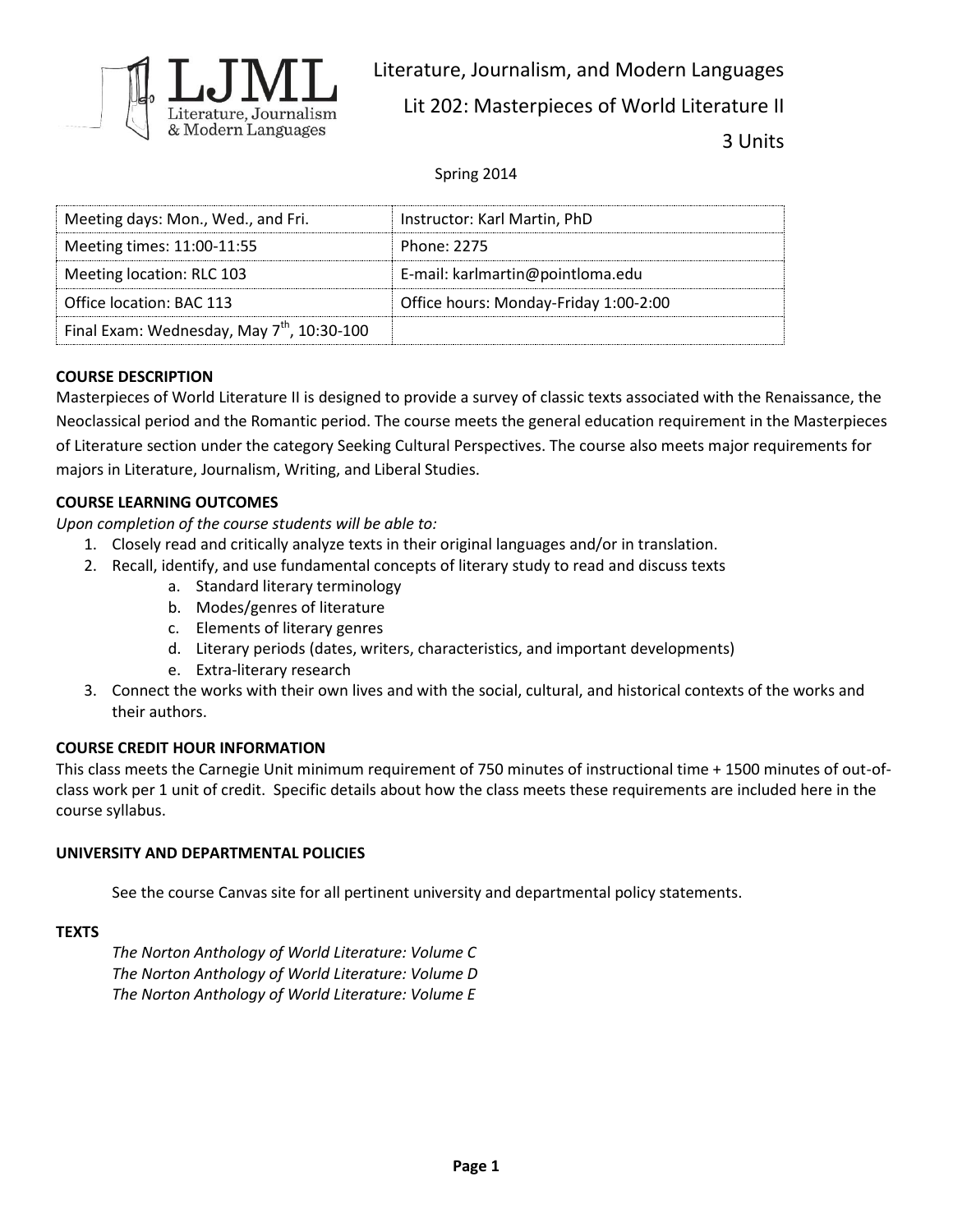#### **COURSE REQUIRMENTS**

- *Reading*: Dates for the readings are clearly indicated on the schedule. Read daily if possible and complete all reading prior to the class session when the text will be discussed.
- *Responses*: Ten times during the semester—but never more than once a week—each student will submit a response to the daily reading. Together, these ten responses will constitute 10% of the total grade. The specific form of the response will differ depending on whether students are responding to poetry or to prose. Details concerning the responses will be posted on the Canvas site. On the days you submit a response, you will be expected to participate in the discussion more fully than your fellow classmates.
- *Discussion*: The success of the course will be directly related to the quality of daily discussions. Each of you must feel comfortable contributing to discussions. And each of you should bring any questions you have about the reading to our attention during the course of our discussions.
- *Writing*: Each student will complete two unit exams, a final, comprehensive exam, and a 2-3 page essay written outside of class. Students cannot pass the course without completing all four of these major assignments. Late essays will receive a ten percent daily deduction and will not be accepted when the value would be zero.
- *Creative or Scholarly Project:* In groups of three or four, students will complete a creative or scholarly project related to one of the assigned texts and present their work in class on the day of discussion for that text. Class presentation will be between seven and ten minutes in length. A group grade will be given for the project. Each student in the group will complete the response essay related to the text selected for the creative or scholarly project.
- *Attendance*: Because your participation is essential, your attendance is mandatory. More than four absences for any reason will result in your final grade being lowered. Students who miss more than nine class sessions will be deenrolled.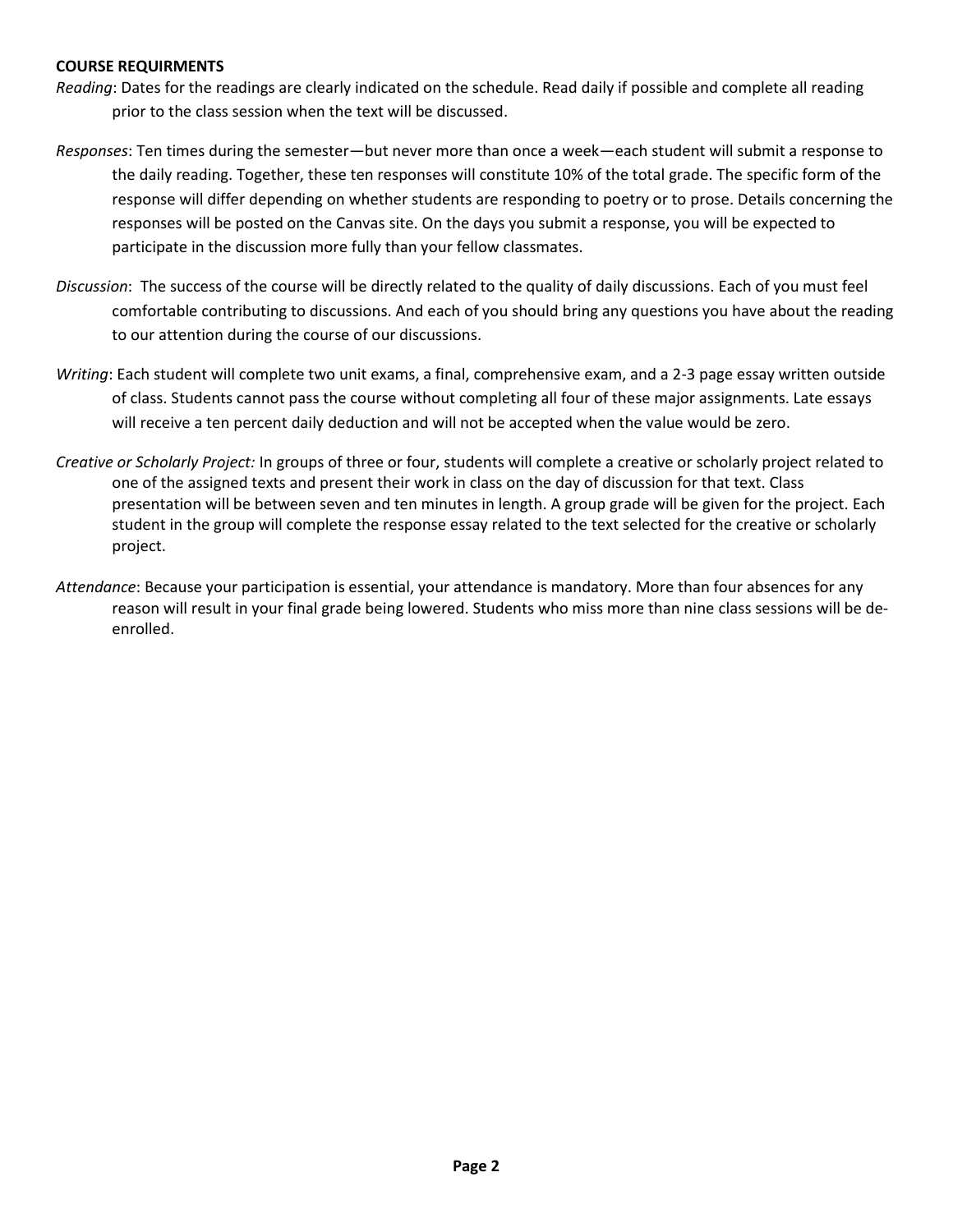#### **ASSESSMENT AND GRADING**

| Your final grade will be determined as follows: |                                                                                           |
|-------------------------------------------------|-------------------------------------------------------------------------------------------|
| Exam $#1$                                       | 20%                                                                                       |
| Exam $#2$                                       | 20%                                                                                       |
| Creative or Scholarly Project                   | 10%                                                                                       |
| Response Essay #1                               | 5%                                                                                        |
| Response Essay #2                               | 5%                                                                                        |
| Final Exam                                      | 25%                                                                                       |
| <b>Reading Responses</b>                        | 10%                                                                                       |
| Participation                                   | 5%                                                                                        |
|                                                 |                                                                                           |
|                                                 |                                                                                           |
|                                                 | Your work will not be graded on a curve. A traditional scale will be used. Those who earn |
|                                                 | more than 90% of the possible points earn an A, those who earn between 80-89% of the      |
| points earn a B, and so on.                     |                                                                                           |
|                                                 | A indicates exceptional work (roughly 20% of students normally achieve this level)        |
|                                                 | B indicates superior work (roughly 30% of students normally achieve this level)           |
| C indicates average work                        |                                                                                           |
| D indicates passing work                        |                                                                                           |
| F indicates unsatisfactory work                 |                                                                                           |
|                                                 |                                                                                           |
|                                                 |                                                                                           |

## **ATTENDANCE AND PARTICIPATION**

Regular and punctual attendance at all classes is considered essential to optimum academic achievement. If the student is absent from more than 10 percent of class meetings, the faculty member has the option of filing a written report which may result in de-enrollment. If the absences exceed 20 percent, the student may be de-enrolled without notice. If the date of de-enrollment is past the last date to withdraw from a class, the student will be assigned a grade of W or WF consistent with university policy in the grading section of the catalog. See Academic Policies in the undergrad student catalog.

#### **FINAL EXAMINATION POLICY**

Successful completion of this class requires taking the final examination **on its scheduled day**. The final examination schedule is posted on the Class Schedules site. No requests for early examinations or alternative days will be approved.

In the rare case that a student is scheduled for more than three final examinations on the same day, the student is authorized to contact each professor in order to work out an alternate time for one of those examinations. Department chairs/school deans and college deans need not be involved in the process of making this accommodation.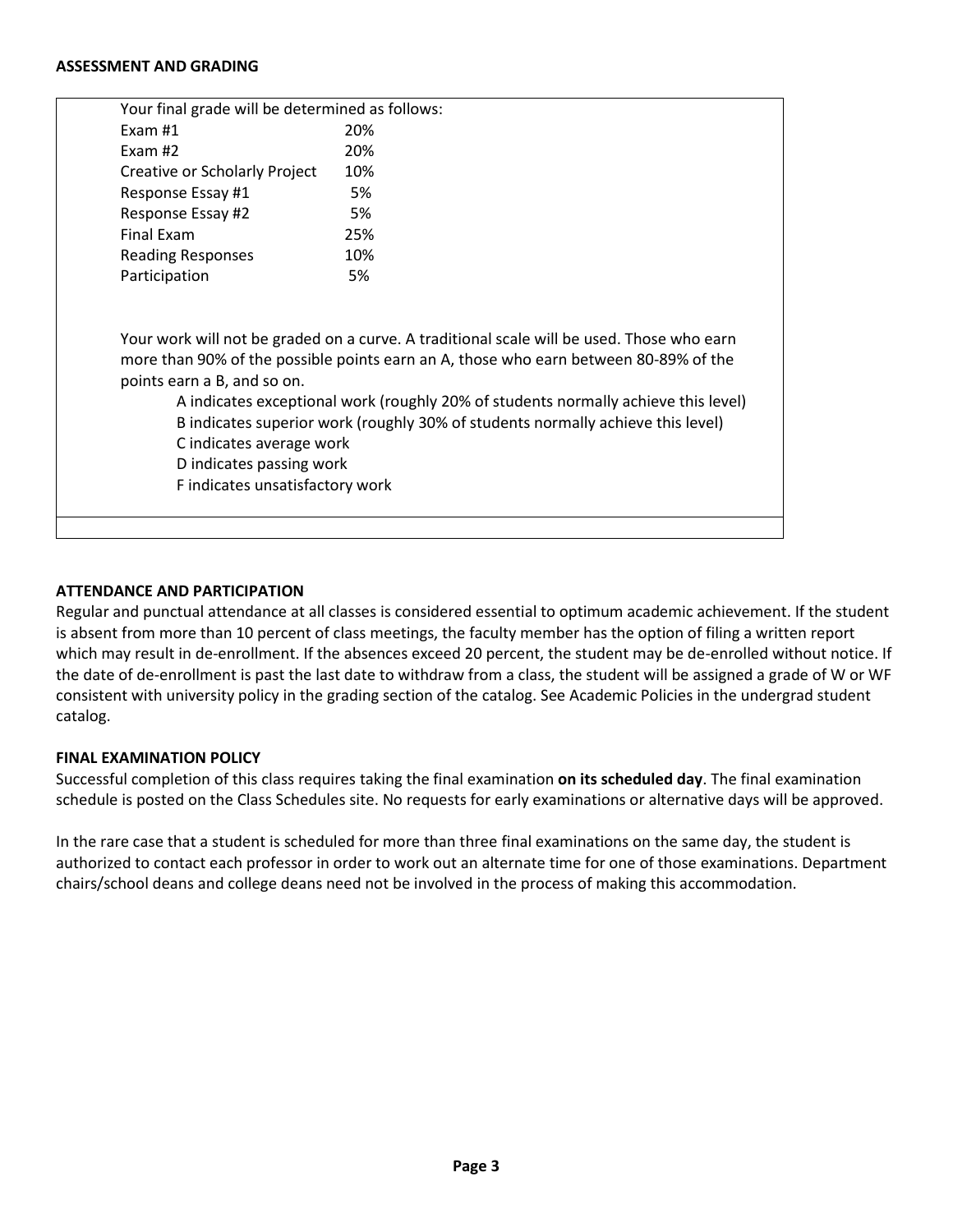*Always read the editor's introduction.*

| Tues. 1/14<br>Wed. 1/15<br>Fri. 1/17 | Introduction to the Course<br>Volume C: "Europe and the New World" 123-33; "Petrarch and the Love Lyric" 164-71<br>Machiavelli 180-91 |
|--------------------------------------|---------------------------------------------------------------------------------------------------------------------------------------|
| Mon. 1/20<br>Wed. 1/22               | No Class Session in Honor of the Rev. Dr. Martin Luther King, Jr.<br>More 204-28                                                      |
| Fri. 1/24                            | More 228-69                                                                                                                           |
| Mon. 1/27                            | de Navarre 270-302                                                                                                                    |
| Wed. 1/29                            | Montaigne 342-62                                                                                                                      |
| Fri. 1/31                            | Montaigne 362-80                                                                                                                      |
| Mon. 2/3                             | Cervantes 381-422                                                                                                                     |
| Wed. 2/5                             | Cervantes 422-64                                                                                                                      |
| Fri. 2/7                             | Cervantes 465-515                                                                                                                     |
| Mon. 2/10                            | de Vega 590-651                                                                                                                       |
| Wed. 2/12                            | Shakespeare 652-96                                                                                                                    |
| Fri. 2/14                            | Shakespeare 696-751                                                                                                                   |
| Mon. 2/17                            | Milton 770-814                                                                                                                        |
| Wed. 2/19                            | Milton 814-53                                                                                                                         |
| Fri. 2/21                            | Exam #1                                                                                                                               |
| Mon. 2/24                            | Volume D: "The Enlightenment in Europe and the Americas" 91-99; "What is Enlightenment?" 101-40                                       |
| Wed. 2/26                            | <b>Moliere 141-97</b>                                                                                                                 |
| Fri. 2/28                            | de la Cruz 246-64                                                                                                                     |
| Mon. 3/3                             | Swift 265-314                                                                                                                         |
| Wed. 3/5                             | Swift 315-20; Pope 321-25 and 344-51                                                                                                  |
| Fri. 3/7                             | Pope 325-44                                                                                                                           |
| Mon. 3/10-Fri. 3/14                  | <b>Spring Break</b>                                                                                                                   |
| Mon. 3/17                            | Voltaire 352-82                                                                                                                       |
| Wed. 3/19                            | <b>Voltaire 382-413</b>                                                                                                               |
| Fri. 3/21                            | Xueqin 517-40                                                                                                                         |
| Mon. 3/24                            | Xueqin 540-62                                                                                                                         |
| Wed. 3/26                            | <b>Xueqin 562-83</b>                                                                                                                  |
| Fri. 3/28                            | Exam #2                                                                                                                               |
| Mon. 3/31                            | Volume E: "An Age of Revolutions in Europe and the Americas" 3-15                                                                     |
| Wed. 4/2                             | "Revolutionary Contexts" 17-52                                                                                                        |
| Fri. 4/4                             | Rousseau 52-72                                                                                                                        |